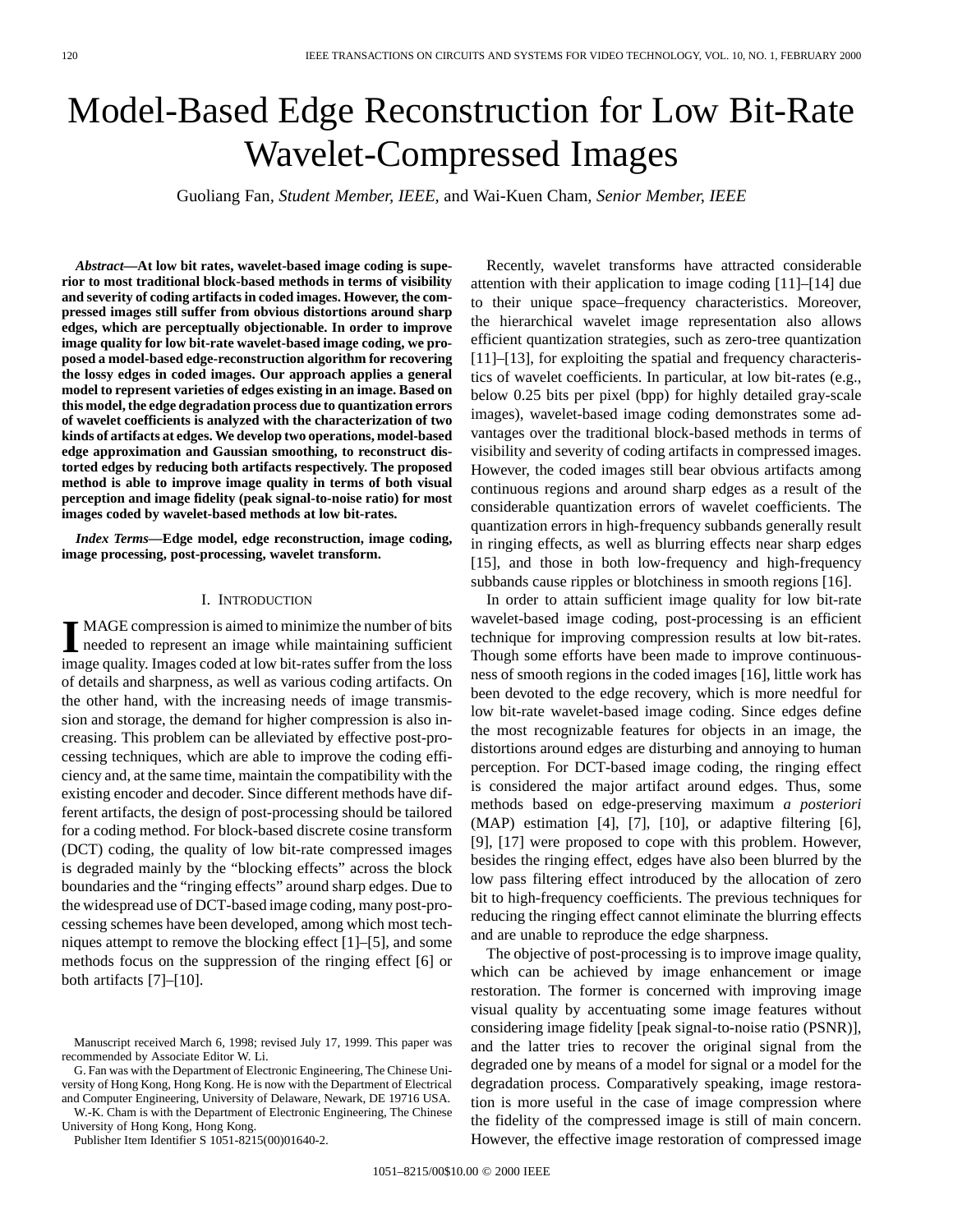may be difficult for the unknown of degradation model of image coding, and even with the known degradation process, the ill-posed or non-unique inversion process may make restoration impossible or computational intensive [18]. Previous post-processing techniques [1], [4], [5], [16] with image restoration formulation share some characteristics.

- 1) There are no explicit or deterministic characterization of the degradation process.
- 2) Edge deblurring is seldom taken into consideration.
- 3) The solution of problem involves iteration operations which require intensive computation.

On the other hand, at low bit-rates, image enhancement is somewhat necessary and helpful for human perception [19], [20]. Some post-processing techniques contain elements of both restoration and enhancement, but very few provide the flexibility to allow a tradeoff between them for the reconstructed image.

In this paper, we propose a novel post-processing method for low bit-rate wavelet-based image coding for edge reconstruction. Edge reconstruction can be accomplished in spatial domain or transform domain. In [21], the edge reconstruction for image interpolation is performed in the wavelet transform domain by extrapolating the wavelet coefficients according to the decaying model of a step edge. The proposed approach operates in spatial domain and reconstructs distorted edges by the use of a deterministic edge model [22]. Based on this model, the degradation process of edges due to wavelet-based image coding using zero-tree quantization was analyzed. We developed a new edge model for coded images by the introduction of two new terms to the original edge model, which is able to characterize two artifacts, ringing effects and blurring effects, around lossy edges. The problem of edge reconstruction is formulated as that of image restoration and can be solved by recovering original edge structure and reducing quantization noise. The former involves estimating original model parameters from the coded signal. The latter is implemented by local Gaussian filtering of edges in the coded signal. Furthermore, we introduce a parametric reconstruction model which is able to provide a flexible tradeoff between visual enhancement and fidelity improvement for the reconstructed image. Compared with previous post-processing techniques, the proposed approach has the advantage of low computation complexity because it can be implemented straightforwardly, without any iteration operation.

This paper is organized as follows. Based on an edge model, we analyze the degradation process of edges due to waveletbased coding in Section II. Section III discusses the proposed edge reconstruction algorithm. The experimental results are presented in Section IV. Finally, we draw conclusions in Section V.

#### II. EDGE ANALYSIS

In an image, edges carry important information which usually reflects abrupt luminance changes and irregular structures. There are two primitives for characterizing edges which are the edge curves, i.e., the loci of edge points, and the variation of the image surface within the narrow strips along edge curves. The former can be obtained by edge detection followed by an associated linking scheme. The latter can be established by mod-



Fig. 1. 1-D edge model with edge center at  $x = 0$ .

eling edges in the real signal with an idealized function which can be parameterized efficiently in order to represent the edges of various conformations. Though an edge model may not precisely reflect the real variations, it will provide us a controllable approximation by which the problem of edge-related processing can be formulated and analyzed. We will introduce an edge model image based on which the edge degradation due to image compression is discussed

#### *A. Edge Model in Original Images*

The edge model adopted here has been described in depth by Van Beek in [22]. Some basic formulation and operation related to the edge model are briefly presented as follows.

Edges in two-dimensional (2-D) images have local one-dimensional (1-D) structure features, in that there are sharp intensity changes in one direction together with little or no change in the perpendicular direction. Hence, most descriptions of the edge model in this paper are based on the 1-D form. With some assumptions, an edge  $s(x)$  at  $x = 0$  is modeled as the *Gaussian smoothed step edge* defined by

$$
s(x) \equiv s(x;b,c,w) = h(x;b,c) * g(x;w)
$$
 (1)

where

$$
h(x;b,c) = b + cU(x)
$$
 (2)

and

$$
g(x; w) = \frac{1}{\sigma\sqrt{2\pi}} \exp\left(-\frac{x^2}{2\sigma^2}\right), \quad \text{with } \sigma = w. \tag{3}
$$

From  $(1)$ – $(3)$ , an edge can be represented as

$$
s(x; b, c, w) = b + \frac{c}{2} \left( 1 + \text{erf}\left(\frac{x}{w\sqrt{2}}\right) \right) \tag{4}
$$

where erf( $\cdot$ )  $\in$  [-1, 1] is a scaled error function, w the parameter controlling the width of the edge,  $c$  the contrast across the edge, and  $b$  the intensity at the base of the edge. These parameters are depicted in Fig. 1. In order to model edges in one signal, we need to conduct edge detection and model-parameter estimation as follows.

## *B. Edge Detection and Parameter Estimation*

Canny edge detection [23] is used by convolving the signal  $s(x)$  with the derivative of a Gaussian function  $g'_d(x; \sigma_d)$ , where  $\sigma_d$  controls the correctness of edge detection and the accuracy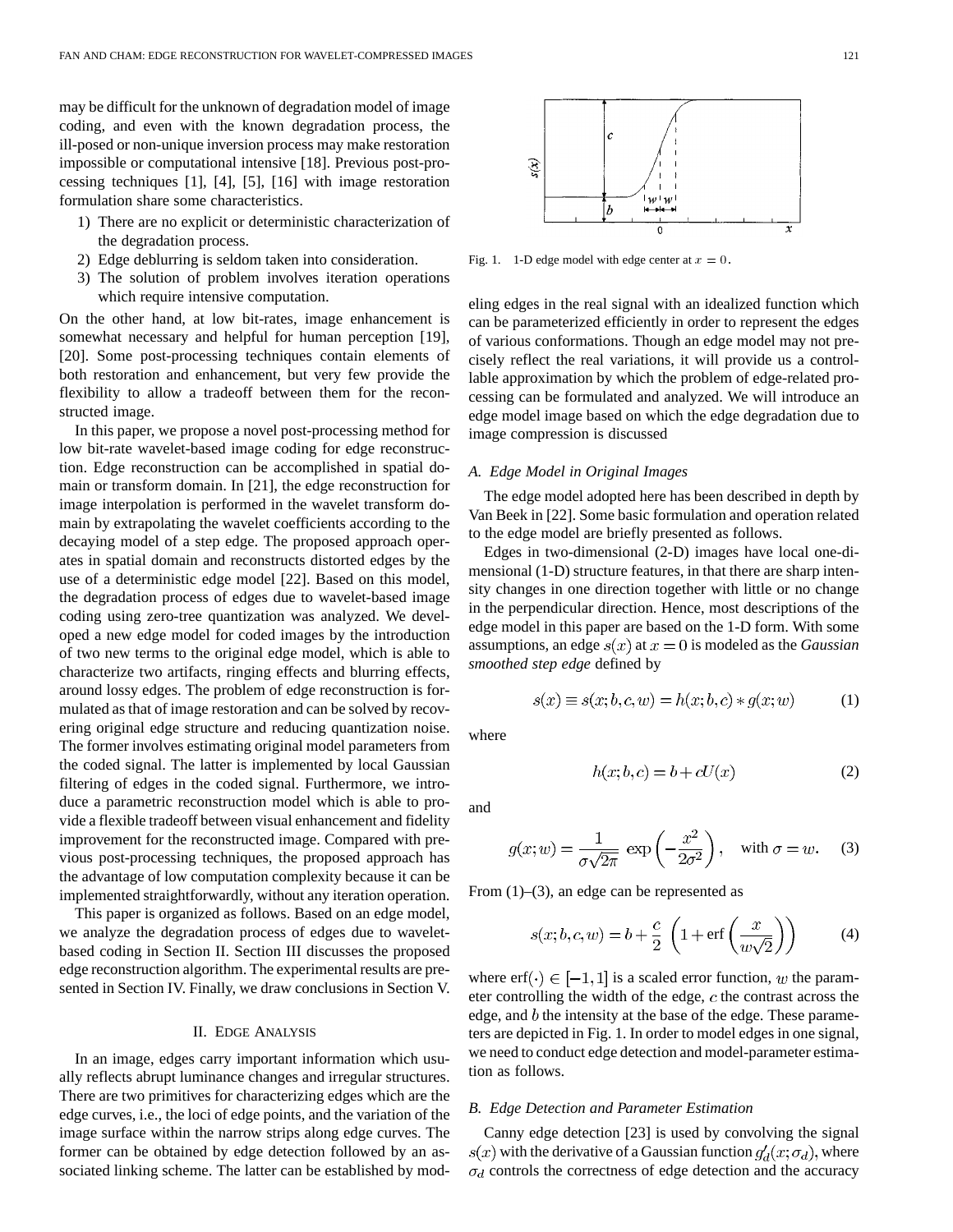of edge localization. Without considering the noise, the model output of edge detection is

$$
d(x; w, c, \sigma_d) = s(x; b, c, w) * g_d'(x; \sigma_d)
$$
  
=  $c \cdot g(x; \sigma_1)$  (5)

with  $\sigma_1 = \sqrt{w^2 + \sigma_d^2}$ . An edge point is identified by checking out local maximum in the magnitude of the response.

In [22], the response of edge detection is also applied for estimating the model parameters of a detected edge. Given the response of edge detection expressed in (5) whose local maximum is recognized as an edge, the detected edge may not be at the true position because of the discretization of the signal. "Edge point" will denote the edge on the sampled grid of the discrete signal and "edge center" will denote the true position of the edge in the continuous version. Edge points can be identified during edge detection as shown in (5). For a signal  $s<sub>0</sub>(x)$  with unit sampling interval, if the edge point is at  $x = 0$  and the true edge center is at  $x = x_0$  (|x<sub>0</sub>| < 0.5), i.e.,

$$
s_0(x) = s(x - x_0; b, c, w)
$$
 (6)

then (5) becomes

$$
d(x; w, c, \sigma_1) = s_0(x) * g'_d(x; \sigma_d) = c \cdot g(x - x_0; \sigma_1). \tag{7}
$$

By sampling (7) at  $x = -a, 0$ , and a, three measurements can be obtained as follows:

$$
d_1 \equiv d(0; c, w, \sigma) = \frac{c}{\sqrt{2\pi(w^2 + \sigma_d^2)}}
$$

$$
\cdot \exp\left(-\frac{x_0^2}{2(w^2 + \sigma_d^2)}\right) \tag{8}
$$

$$
d_2 \equiv d(a; c, w, \sigma) = \frac{c}{\sqrt{2\pi(w^2 + \sigma_d^2)}}
$$

$$
\cdot \exp\left(-\frac{(a - x_0)^2}{2(w^2 + \sigma_d^2)}\right) \tag{9}
$$

$$
d_3 \equiv d(-a; c, w, \sigma) = \frac{c}{\sqrt{2\pi(w^2 + \sigma_d^2)}}
$$

$$
\cdot \exp\left(-\frac{-a - x_0)^2}{2(w^2 + \sigma_d^2)}\right). \tag{10}
$$

From (4), (8)–(10), where  $a = 1$  is a practical choice in the sampled 1-D signal, parameter  $c, w, b$  and the subpixel position of the edge center can be estimated using three outputs near the peak of (7) as follows:

$$
w^{2} = \frac{a^{2}}{\ln\left(\frac{d_{1}d_{1}}{d_{2}d_{2}}\right)} - \sigma_{d}^{2}
$$
 (11)

$$
x_0 = \frac{a \ln(d_2/d_3)}{2 \ln\left(\frac{d_1 d_1}{d_2 d_3}\right)}\tag{12}
$$

$$
c \approx d_1 \sqrt{\frac{2\pi a^2}{\ln\left(\frac{d_1 d_1}{d_2 d_3}\right)}} \left(\frac{d_2}{d_3}\right)^{1/4a} \tag{13}
$$



Fig. 2. Amplitude response of the 1-D edge model.

$$
b = s_0(x_0) - \frac{c}{2}.\tag{14}
$$

In a discrete signal,  $s(x_0)$  can be obtained by linear interpolation between the two nearest sampled points.

It is shown in [22] for most well-acquisitioned natural images, the majority of edges has width  $w$  ranging from 0.5 to 1.5. With the consideration of various errors, the setting of  $\sigma_d = 1.0$  is a reasonable value in the case of original images. The 2-D edge model and relevant analysis can be shaped into the 1-D model framework discussed above. Essentially, the 2-D edge model is operated in the 1-D way, thus the model-based characterization can be adapted to edges with various loci in the image.

This edge model was applied to image coding [22]. An image was represented by edges and their interpolation. An edge was characterized by three parameters of the edge model. Since many details in an image may not be precisely represented by the edge model, and the edge parameters were not coded effectively, the coding performance is not satisfactory. However, the coded images sustain good edge features. This implies that the edge model is effective for the representation of edge structures and edge reconstruction in distorted images.

#### *C. Edge Degradation Due to Image Compression*

We now analyze the edge-degradation process due to the quantization error of wavelet coefficients based on the considerations of the frequency properties of the edge signal  $s(x)$ defined in (1) and the characteristics of zero-tree quantization. For simplicity, the problem is discussed in the 1-D continuous form and the results can be adapted to the 2-D discrete case. Denote the Fourier transform of  $s(x)$  by

$$
S(\omega_x) = \frac{c}{j\omega_x} e^{-(w^2 \omega_x^2/2)} + 2\pi \left(b + \frac{c}{2}\right) \delta(\omega_x)
$$

where  $\omega_x$  is the spatial frequency and  $\delta(\cdot)$  the Dirac delta function. We show the amplitude responses  $|S(\omega_x)|$  for edges with different model parameters in Fig. 2. From Fig. 2, it is observed that the amplitude response of the edge model decays with a rate related to  $w$  and  $c$  of the edge. Similar results can be obtained for discrete wavelet transform (DWT). In wavelet-based image coding, DWT decomposes an image over several scales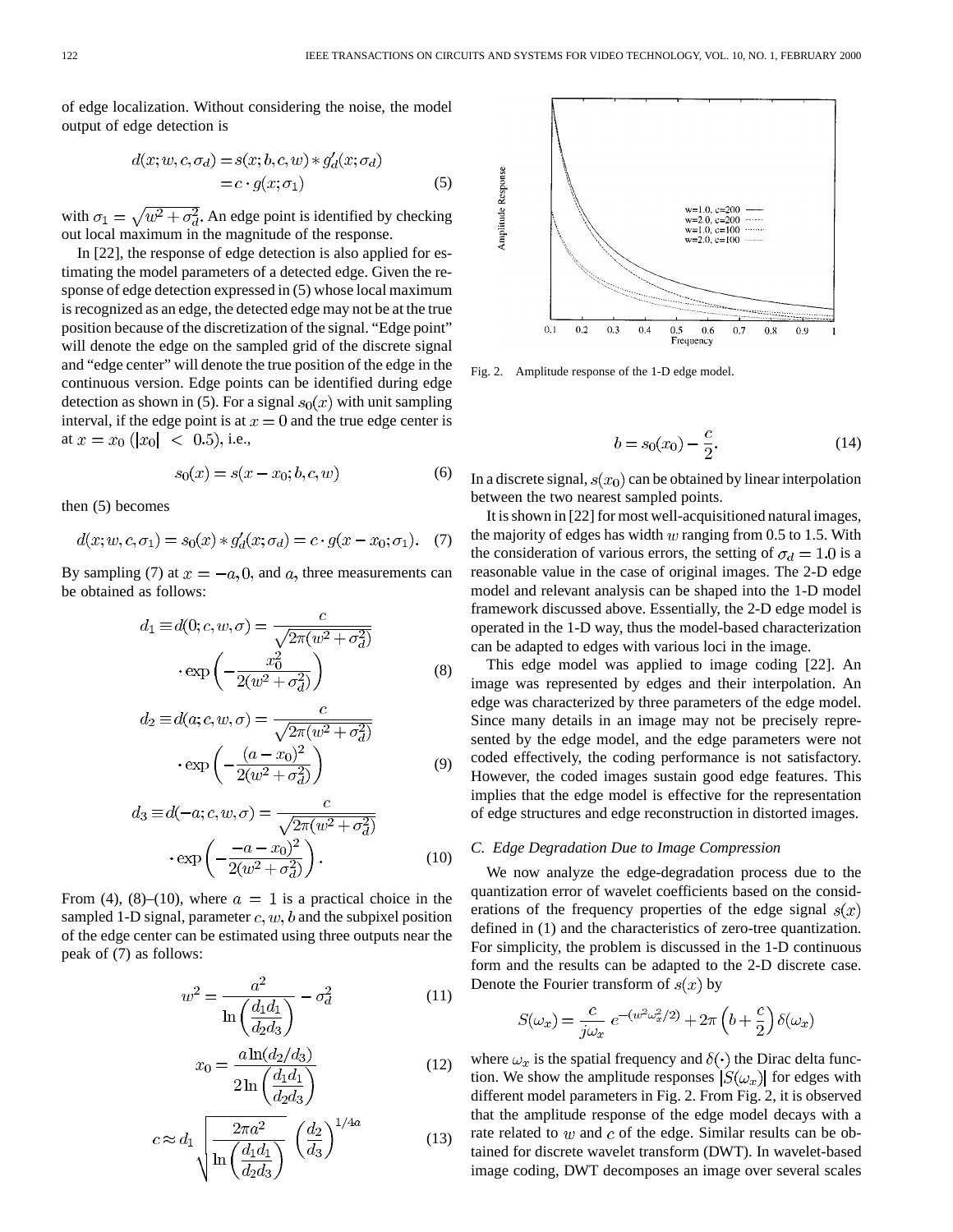

Fig. 3. Edge analysis with quantization error. (a) The original edge signal  $s_0(x) = s(x - x_0; w, b, c)$  with  $x_0 = 0, w = 1.0, b = 50$ , and  $c = 200$ . (b)  $w_{2i}^0(u)(j = 1, 2, 3, 4)$ , DWT of  $s_0(x)$  over four scales. (c)  $w_{2i}^1(u)$ , quantized version of  $w_{2i}^0(u)$  with quantization threshold  $T_q = 64$ . (d)  $s_1(x)$ , the coded version of  $s_0(x)$ . (e)  $s_2(x) = s(x - x_0; \lambda w, b, c)$  with  $\lambda = 1.85$ , zero-phase low-pass filtering part in  $s_1(x)$ . (f)  $q_n(x)$ , the quantization noise in  $s_1(x)$ . (The signals  $s_0(x)$  in (a),  $s_1(x)$  in (d),  $s_2(x)$  in (e), and  $q_n(x)$  in (f) are depicted partially with  $x \in [-30, 30]$ .)

where most energy is compacted to the low-pass band with a small number of coefficients of large magnitude, and high-frequency components are dispersed among the high-frequency subbands with a large number of coefficients of small magnitude. Furthermore, zero-tree quantization of wavelet coefficients results in keeping the higher bits of larger coefficients and discarding smaller ones. Therefore, such a quantization scheme causes a considerable truncation of high-frequency energy, and introduces relatively little effect on low-frequency components. Thus, the wavelet coefficients in high-frequency subbands contributed to edges are normally of small magnitude and discarded during quantization. This is similar to the idealized low-pass filtering in the Fourier transform domain. It will result in blurring effect and ringing effect, which are also observed in waveletbased image compression. Since the support of wavelet basis functions is compact, the ringing effects in a compressed image are locally distributed around edges. Based on these observations and analysis, we give the following formulation of edge degradation, in which edges in a compressed image is represented in the 1-D form.

Ideally speaking, we assume that during wavelet-based coding using zero-tree quantization, which is modulus thresholding after uniform quantization of wavelet coefficients, the original edge signal  $s_0(x)$  of (6) is locally filtered with a low-pass zero-phase filter  $f(x)$  of unity integral, accompanied with quantization noise  $q_n(x)$  in the output. In our formulation,  $f(x)$  is applied to characterizing blurring effect and  $q_n(x)$  can correspond to the ringing effect in the compressed signal. We, therefore, propose to model the coded signal  $s_1(x)$  by

$$
s_1(x) = s(x - x_0; w, b, c) * f(x) + q_n(x). \tag{15}
$$

Low-pass filter  $f(x)$  widens w by a factor  $\lambda(\lambda > 1)$  which is related to the amount of high-frequency components truncated and the decaying rate of  $|s(\omega_x)|$ . From Fig. 2, we see that the same quantization threshold may result in different low-pass filtering effects on edges with different model parameters due to their different spectrum decaying rates. For simplicity, we only consider the effects on the parameter  $w$ . Intuitively, the width of the distorted edge should be proportional to the width of the original one. Hence, we use a multiplicative factor to characterize different edge widening influences of the low-pass filtering by  $f(x)$ . Experiments have been conducted, which showed that the multiplicative factor can produce images of slightly higher PSNR than an additive one.

If we assume that  $f(x)$  is an FIR filter which has a symmetrical (about origin) impulse response of unity integral, it can be proved that the filtering of  $s_0(x)$  by  $f(x)$  leaves the position of the edge center  $x_0$  unmoved, as well as the value of the edge center  $s(x_0)$  unchanged, and causes no effect on c and b, so (15) can be rewritten in the form of

$$
s_1(x) = s(x - x_0; w_1, b, c) + q_n(x) \tag{16}
$$

where

$$
w_1 = \lambda \cdot w. \tag{17}
$$

In Fig. 3, we demonstrate above analysis through an example of a 1-D discrete edge signal  $s_0(x) = s(x - x_0; w, b, c)$ which has 128 sampling points and edge model parameters  $x_0 = 0, w = 1.0, b = 50$  and  $c = 200$ , as shown in Fig. 3(a). The wavelet transform of  $s_0(x)$  over four scales,  $w_{2i}^{0}(x)(j = 1,2,3,4)$ , is given in Fig. 3(b), and a quantized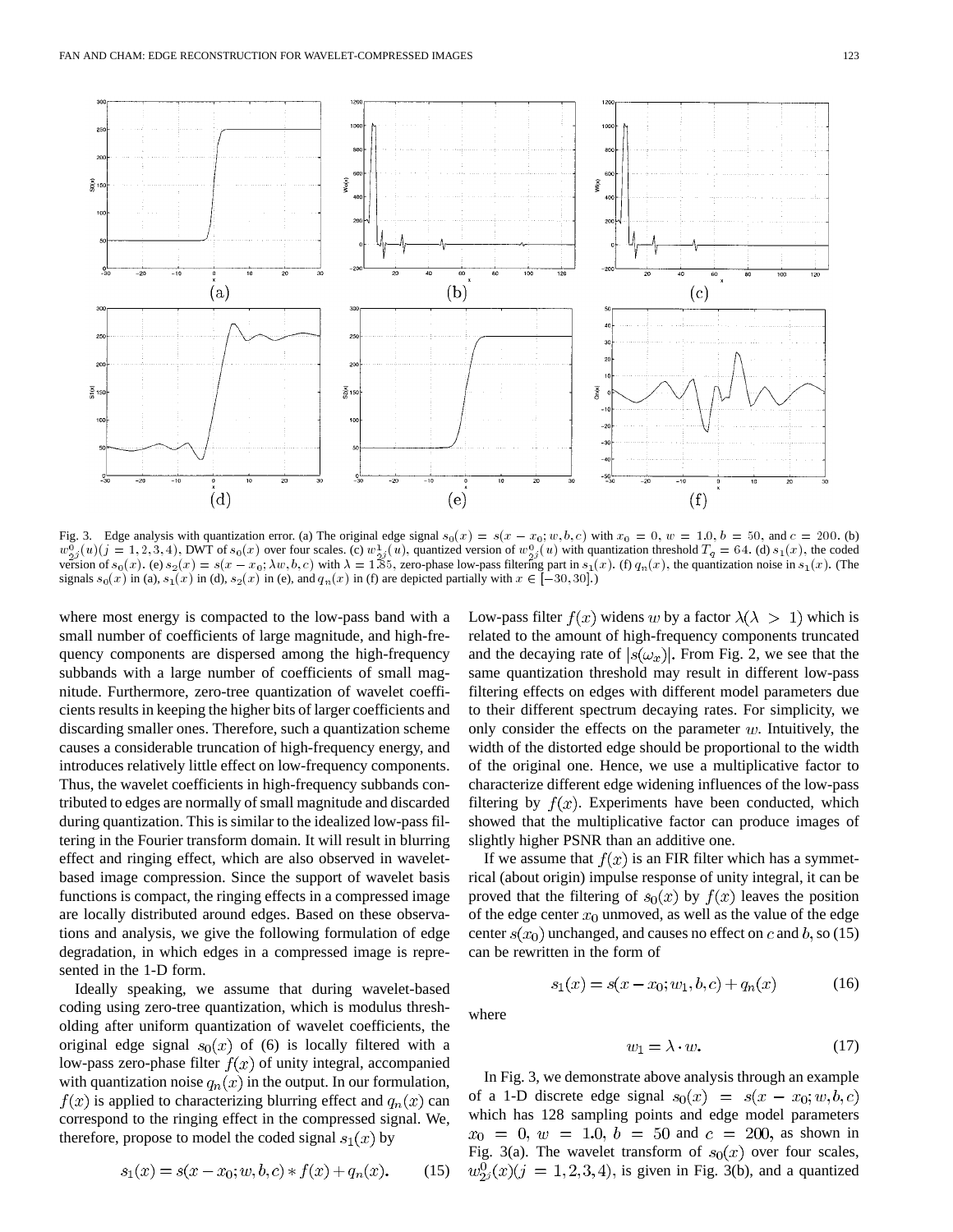version with quantization threshold  $T_q = 64$ ,  $w_{2j}^1(x)$ , is shown in Fig. 3(c). Fig. 3(d) gives  $s_1(x)$ , the coded version of  $s_0(x)$ . According to (16),  $s_1(x)$  can be decomposed into two components which are depicted in Fig. 3(e) and (f) , respectively.

# *D. Edge Detection in the Compressed Signal*

The response of edge detection using Canny detector for the coded signal  $s_1(x)$  is expressed as

$$
d_l(x) = s_1(x) * g'_d(x) = c \cdot g(x - x_0; w_2) + q_n(x) * g'_d(x)
$$
 (18)

where  $w_2 = \sqrt{w_1^2 + \sigma_d^2}$ . Thus, if the influence of quantization noise  $q_n(x)$  is able to be suppressed by a suitable  $\sigma_d$  during edge detection, then the position of the local maximum in (18) will be the same as that in (7), which means that the lossy compression does not introduce shift to the original position of the edge point.

# *E. Model Parameter Estimation in the Compressed Signal*

A two-step estimation is developed to estimate the original model parameters from the coded signal. First, the initial parameter estimation of signal  $s_1(x)$  is obtained by (11) and (13) from the response of (18), and the estimated values of parameter  $c$  and w are denoted by  $\bar{c}$  and  $\bar{w}$ , respectively. Then, the parameter estimation of the original signal  $s_0(x)$ , where the computed values of model parameters c, b, and w are denoted by  $\hat{c}$ ,  $\hat{b}$  and  $\hat{w}$ , respectively, is conducted as follows. In the compressed signal, the estimation of subpixel position  $x_0$  in (15) is less meaningful due to the fact that the precision of multi-point estimation has been deteriorated by the lossy compression, especially at low bit-rates. So  $x_0$  is assumed to be 0, i.e.  $s_0(x) = s(x)$ .

*1) Estimation of Edge Contrast:* From (16), we know that filtering of  $s_0(x)$  by  $f(x)$  does not influence contrast parameter  $c$ . Moreover, it is shown in [22] that for multipoint estimation,  $c$  can be estimated with greater accuracy and precision than  $w$ and  $b$ , even in the presence of noise, here the quantization noise. Thus, the initial estimated result  $\overline{c}$  from  $s_1(x)$  can be used directly, as

$$
\hat{c} = \overline{c}.\tag{19}
$$

2) *Estimation of Edge Basis:* Quantization noise  $q_n(x)$  in (16) may degrade the precision of the estimation of parameter  $b$ , since the computation of  $b$  is based on the intensity value of the edge point which may be corrupted by the quantization noise  $q_n(x)$ . Therefore, a Gaussian filter  $g_s(x; \sigma_s)$  is applied for smoothing  $q_n(x)$  in  $s_1(x)$  as

$$
s_2(x) = s_1(x) * g_s(x)
$$
  
=  $s(x; w_1, b, c) * g_s(x) + q_n(x) * g_s(x)$   
 $\approx s(x; w_3, b, c)$  (20)

where  $w_3 = \sqrt{w_1^2 + \sigma_s^2}$  and it is assumed that  $q_n(x)$  and other noise have been averaged out by  $g_s(x)$  with a proper choice of the spread parameter  $\sigma_s$ .

Theoretically, the filtering of  $g_s(x)$  does not cause any shift to the edge center of the edge model. Furthermore, without considering  $q_n(x)$  in  $s_1(x)$ ,  $g_s(x)$  also leaves the intensity value of the edge center unchanged, i.e.  $s_1(0) = s_2(0)$ . Then, after smoothing in (20), it is assumed that the value of the original edge center  $s_0(0)$  can be approximated by  $s_2(0)$ . Therefore, we regard the detected edge point  $x = 0$  in (18) (when the appropriate conditions, as described in Section II-D, are met) as the edge center of the original signal  $s_0(x)$ , then b can be estimated by

$$
\hat{b} = s_2(0) - \frac{\bar{c}}{2}.
$$
 (21)

*3) Estimation of Edge Width:* On account of low-pass filtering by  $f(x)$ , as shown in (16), some blurring distortion may be caused to the model parameter  $w$ . From (17), we can restore  $w<sub>bv</sub>$ 

$$
\hat{w} = \frac{\overline{w}}{\lambda} \tag{22}
$$

where  $\lambda$  is the widening coefficient and can be determined by our later experimental analysis.

Thus, the original edge-model parameters are able to be estimated from the coded signal. According to the definition of the edge model of (4), we can achieve model-based edge approximation for recovering original edge structure. Of course, the formulation of (16) is an approximation to characterized the degradation process of wavelet-based image coding, which has some errors influencing the post-processing results.

## *F. Error Analysis in the Compressed Signal*

From (16), we know that the edge model in the compressed signal has suffered from two major errors: the modeling of zero phase low-pass filtering of  $f(x)$  and the quantization noise  $q_n(x)$ . Both of them are discussed as follows, with respect to their influences in edge detection and model parameter estimation.

*1) Influence of Modeling Error of*  $f(x)$ :

*a) Edge localization—:* For a detected edge point in the coded signal, the error of edge localization may be due to the formulation of  $f(x)$  in (15) being no longer in force. In this case, the edge reconstruction later around this edge point is implemented not so much for fidelity improvement but more for visual enhancement. This may happen often when the image is compressed at low bit-rates.

*b) Parameter estimaton—:* If the modeling of (15) is valid and  $q_n(x)$  is relatively small, the principal error now is that of parameter estimation of  $w$ , namely that of the widening factor  $\lambda$  in (17). In a 2-D image, due to the directional decomposition of DWT and the different rates of decaying spectrum shown in Fig. 2 of the edge model, the same high-frequency truncation may result in a different low-pass filtering effect on the edges with different directions or with different model parameters. It is difficult to develop a precise formulation for determining an exact widening coefficient  $\lambda$  for any given edge. Therefore, we try to determine an empirical setting for  $\lambda$  through experiments. We shall show that although one value of  $\lambda$  in the formulation of (16) may not be accurate for all edges in one coded image, the post-processing algorithm using such simplified characterization can still perform effectively for most tested images.

# 2) Influence of Quantization Noise  $q_n(x)$ :

*a) Edge detection and localization:* The performance of a filter in revealing an edge can be evaluated by Canny's signal-to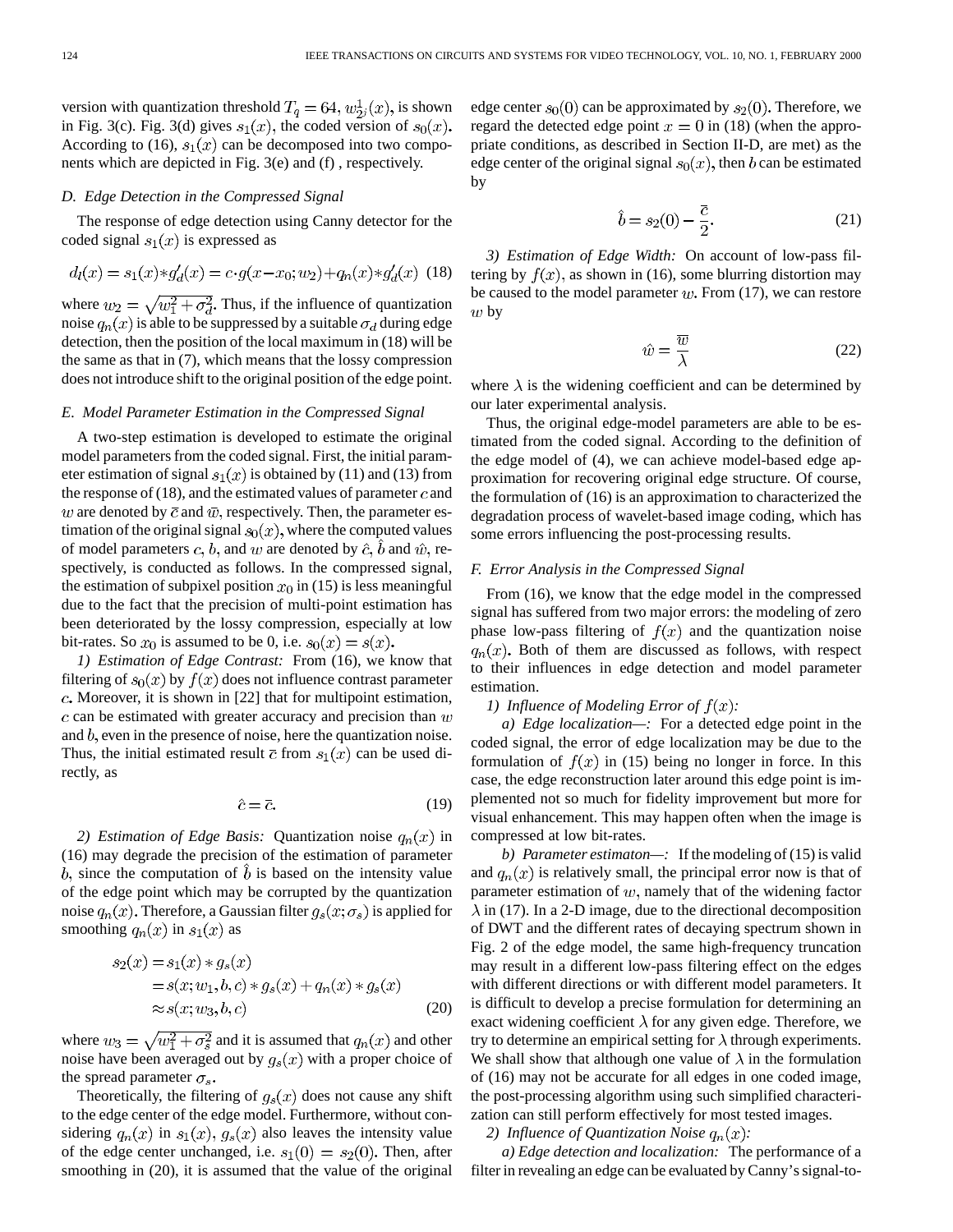noise criterion  $\Omega$  and localization criterion  $\Lambda$  [23], from which van Beek deduced those criteria for the Gaussian smoothed step edge detected with Canny detector as follows:

$$
\Omega_1 = \frac{c}{\sigma_n} \sqrt{\frac{2\sigma_d^3}{(w^2 + \sigma_d^2)\sqrt{\pi}}}
$$
\n(23)

and

$$
\Lambda_1 = \frac{c}{\sigma_n} \sqrt{\frac{4\sigma_d^5}{3(w^2 + \sigma_d^2)^3 \sqrt{\pi}}}
$$
 (24)

with  $\sigma_n$  the standard deviation of the noise. Here we consider  $\sigma_n$ as the standard deviation of quantization noise  $q_n(x)$  introduced by zero-tree quantization of wavelet coefficients, and  $\sigma_d$  is the filter scale of edge detection. A large value of scale  $\sigma_d$  in (23) is necessary in order to smooth the quantization noise  $q_n(x)$  and reach higher SNR's  $\Omega_1$ , but the performance of localization  $\Lambda_1$ would suffer. Thus, an appropriately compromised  $\sigma_d$  of edge detector should be set.

*b) Parameter estimation:* The above two criteria are concerned with the multipoint-model parameter estimation which is conducted based on the outputs of edge detection. In order to determine the accuracy of multipoint parameter estimation, another SNR criterion is introduced in [22], which is discerned from one another in the response of edge detection under noisy circumstance and can show how well the difference values of the same response used in the estimation. Thus, Van Beek defined the "difference signal-to-noise" as

$$
\Omega_2 = \Omega_1 |1 - e^{-(a^2/2(w^2 + \sigma_d^2))}|.
$$
\n(25)

For a Gaussian smoothed-edge model,  $\Omega_2 \leq \Omega_1$  for all  $\sigma_d$ . Since  $q_n(x)$  lowers the performance of edge detection  $\Omega_1$ , multipoint estimation seems to be sensitive to the quantization noise. Therefore, we need a suitable setting of  $\sigma_d$  to keep the precision of model parameter estimation in coded images. In our experiments, it was found that  $\sigma_d \in (1.3, 1.6)$  is suitable for most images coded by wavelet-based coding using zero-tree quantization at low bit-rates.

In practice, the different errors above may introduce different influences on the result of edge reconstruction. The error of degradation formulation by  $f(x)$  is mainly related to the nature of image post-processing, preferring image enhancement or image restoration. That of quantization noise may affect the quality of edge reconstruction in a certain meaning.

By now, we study the behavior of the lossy edges in the compressed signal by developing the original edge model to the case of the coded signal. The associated parameter estimation scheme is carried out for estimating the original model parameters from the coded signal. Then according to the definition of the edge model (4), the approximation of the original edge structure can be obtained. All the results above can be extended to the 2-D case directly.

## III. EDGE-RECONSTRUCTION ALGORITHM

In an image coded by wavelet-based coding at low bit-rates, edge distortions happen mainly within narrow strips, namely edge region, along edge curves. For efficient image post-processing, the edge region needed to be reconstructed should be determined firstly. From the analysis in Section II-C, we know that two artifacts in the edge region can be characterized by the degradation model given by (16). In order to recover lossy edges with the reproduction of edge sharpness and the reduction of ringing effects, we introduced two operations follows.

# *A. Two Operations*

In the proposed algorithm, we develop two operations, *modelbased edge approximation* and *Gaussian smoothing*, which are related to the two additional terms in the lossy-edge model and aimed at the suppression of the two artifacts. An important question is now, for a pixel in the edge region to be reconstructed, how to obtain a reasonable balance between the two operations. To this end, we need to understand the characteristics of the errors embedded in the two operations. The error of model-based approximation mainly results from that of model parameter estimation, and Gaussian filtering may cause some intensity deviations to the filtered signal. We will discuss this problem under 1-D case as follows.

Given an edge signal  $s_0(x; w, b, c)$  defined by (4) and its coded version  $s_1(x; w_1, b, c)$  with  $w_1 = \lambda w$ , let the errors between the estimated parameters  $\hat{w}, \hat{b}$  and  $\hat{c}$  and the original ones, w, b and c be  $\Delta w$ ,  $\Delta b$ , and  $\Delta c$ , respectively, i.e.

$$
\hat{w} = w + \Delta w \n\hat{b} = b + \Delta b \n\hat{c} = c + \Delta c.
$$

Then  $\hat{s}_0(x)$ , the model-based approximation of  $s_0(x)$ , is given by

$$
\hat{s}_0(x;b,c,w) = (b + \Delta b) + \frac{c + \Delta c}{2} \cdot \left(1 + \text{erf}\left(\frac{x}{(w + \Delta w)\sqrt{2}}\right)\right).
$$

The magnitude of the approximation error is

$$
e(x) = |\hat{s}_0(x) - s_0(x)| \le e_0 + e_1(x) \tag{26}
$$

where

$$
e_0 = \left| \Delta b + \frac{\Delta c}{2} \right| \tag{27}
$$

and

$$
e_1(x) = \left| \frac{c + \Delta c}{2} \operatorname{erf}\left(\frac{x}{(w + \Delta w)\sqrt{2}}\right) - \frac{c}{2} \operatorname{erf}\left(\frac{x}{w\sqrt{2}}\right) \right|.
$$
\n(28)

Since the values of  $w$  are mainly among (0.5, 1.5) and for most cases  $\Delta w < w$ ,  $e_1(x)$  can be approximated by

$$
e_1(x) \approx \left| \frac{\Delta c}{2} \operatorname{erf}\left(\frac{x}{w\sqrt{2}}\right) \right|.
$$
 (29)

Therefore, we can see that the validity of model-based approximation decreases as  $x$  increases. In other words, the model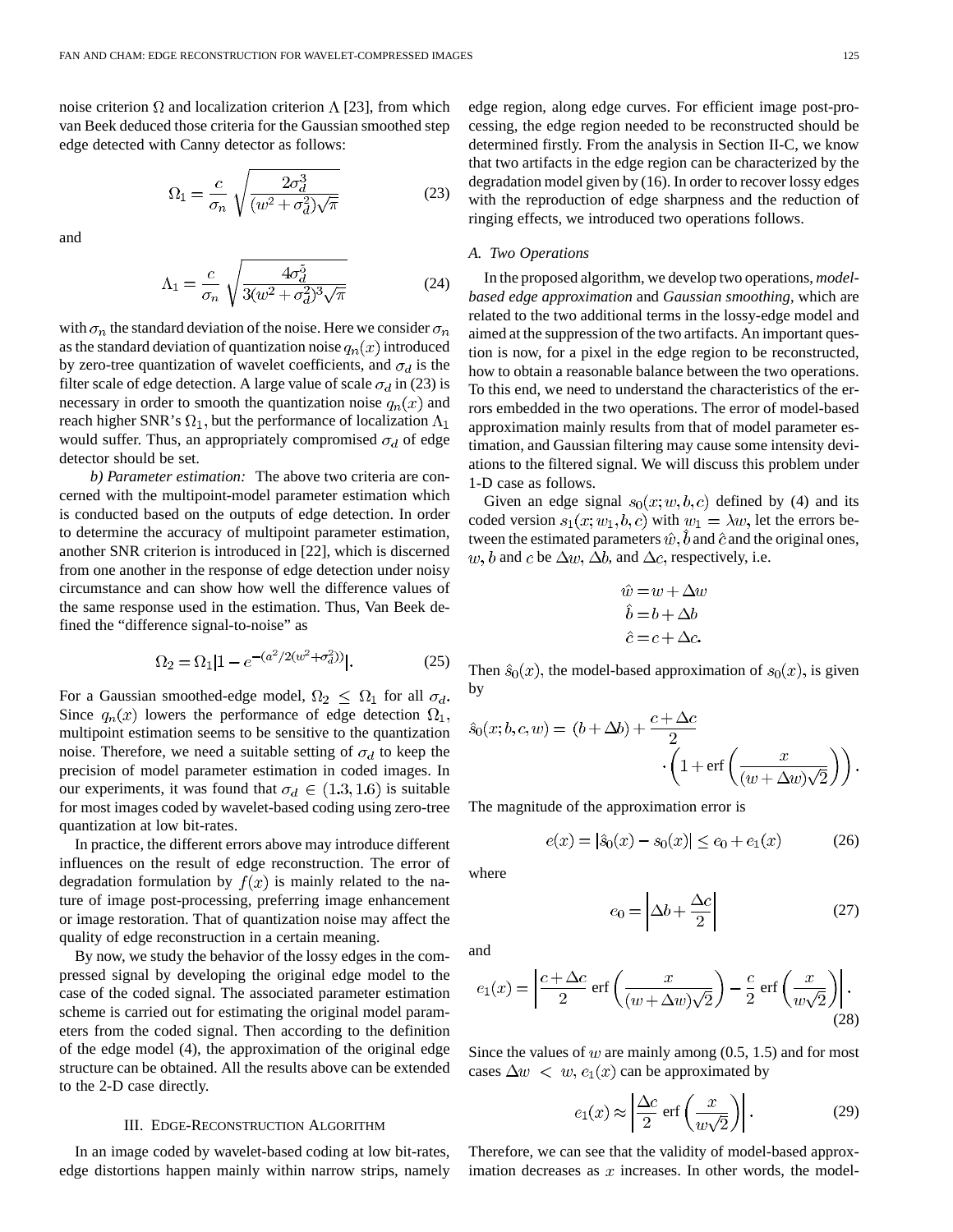based approximation may not be credible for pixels far away from edge points.

As stated before, the model-based approximation enables us to recover edge structures, and Gaussian filter is applied for smoothing the quantization noise around edges. However, Gaussian filtering, at the same time, introduces intensity deviation to the filtered signal, which happens mostly among the transition region of the signal. That means the pixels far away from edge points bear fewer deviation and are closer to the original values compared with those among the transition regions carrying sharp intensity changes. With these considerations, we develop a model-based edge-reconstruction algorithm as follows.

## *B. Algorithm*

The proposed edge-reconstruction algorithm consists of three steps which are *selection of the edge region*, *model-based edge reconstruction* and *projection operation in the wavelet domain*. Let  $\mathcal{DWT}$  and  $\mathcal{IDWT}$  be the DWT pair, and  $\lceil \cdot \rceil_{T_a}$  denotes the zero-tree quantization operator with quantization threshold  $T_q$ .

*1) Selection of the Edge Region:* Edges of 2-D images are often not isolated but belong to some curves which generally are the boundaries of the image structure. Usually, long edge curves are more important for human perception compared with short ones. Therefore, edges are reconstructed along the edge curves of significant length.

Let  $\Phi$  be an original image and  $\Phi$  its coded version. The quantized wavelet coefficient array of  $\Phi$  is denoted by W where most coefficients are zero. A pixel at  $(x, y)$  in  $\Phi$  is denoted as  $p(x, y)$ , and the distance between  $p(x_1, y_1)$  and  $p(x_2, y_2)$  is defined by

$$
D(p(x_1, y_1), p(x_2, y_2)) = \sqrt{(x_1 - x_2)^2 + (y_1 - y_2)^2}.
$$

Let  $I_e^j$  be the set which contains edge points of the jth edge curve detected in  $\Phi$ , and  $L(I_e^j)$  be the length of curve  $I_e^j$ . Suppose there are *n* curves in  $\Phi$ . We define two sets,  $I_E$  and  $I_R$ , as follows:

$$
I_E = \{p(x, y) | p(x, y) \in I_e^j, L(I_e^j) > L_0, \text{ with } 1 \le j \le n\}
$$
  
\n
$$
I_R = \{p(x, y) | D(p(x, y), p(x_e, y_e)) \le D_0, p(x_e, y_e) \in I_E
$$
  
\nand 
$$
p(x_e, y_e) = \arg_{p(x_e, y_e)} \min D(p(x, y), p(x_e, y_e))\}
$$

where  $L_0$  and  $D_0 = \sqrt{8}$  are two thresholds for length filtering and modulus thresholding, respectively.  $I_E$  contains edge points of the edge curves of significant length.  $I_R$  is the edge region to be recovered.

*2) Model-Based Edge Reconstruction:* For a certain pixel  $p(x, y) \in I_R$ , its intensity value is denoted by  $\Phi(x, y)$  and its model-based approximation  $\Theta(x, y)$  is given by

$$
\Theta(x,y) = \hat{b}_e + \frac{\hat{c}_e}{2} \left( 1 + \text{erf}\left(\frac{l}{\hat{w}_e}\right) \right) \tag{30}
$$

where  $l = D(p(x, y), p(x_e, y_e))$  and  $p(x_e, y_e) \in I_E$  is the nearest edge point to  $p(x, y)$ ;  $\hat{c}_e$ ,  $\hat{b}_e$  and  $\hat{w}_e$  are the estimated model parameters of the original image associated with pixel  $p(x_e, y_e)$ .  $\Theta(x, y)$  is mainly used for deblurring the lossy edges. In practice, the value of  $\Theta(x, y)$  may not be close to the original intensity of  $p(x, y)$ . This is due to the lossy approximation of



Fig. 4. The schematic diagram of model-based edge reconstruction.

the edge model to the real edges and the degraded precision of multipoint model parameter estimation shown in Section III-A. However,  $\Theta(x, y)$  provides an eye-pleasing intensity tendency for each  $p(x, y) \in I_R$ . This is attributed to the regularized edge structure defined by the edge model. In order to measure the reliability of the approximation for edge reconstruction, according to the analysis above, we construct a confident function  $\Gamma$  as

$$
\Gamma(l) = e^{-l \cdot \alpha}, \text{ with } \alpha \ge 0 \tag{31}
$$

where  $l$  is the distance between the pixel to be performed edge reconstructed and its neatest edge point, and  $\alpha$  is an empirical factor.

On the other hand, in the coded image  $\tilde{\Phi}$ , the intensities of the pixels in  $I_R$  contain quantization noise which is exhibited as the ringing effect around edge curves. A 2-D Gaussian filter  $g_s(x, y; \sigma_s)$  is adopted with  $\sigma_s = 1.0$  for reducing this noise, since a small spread parameter  $\sigma_s$  adapts to a rapidly-varying signal better than a large one [24]. This Gaussian smoothing operation coincides with that used for estimating model parameter b in (21). The filtered result of each pixel  $p(x, y) \in I_R$  is denoted by

$$
\overline{\Phi}(x,y) = \tilde{\Phi} * g_s(x,y). \tag{32}
$$

Since the deviation of  $\overline{\Phi}(x, y)$  introduced by Gaussian filtering may decrease with the increase of  $l$ , as shown in Section III-A, we weight  $\overline{\Phi}(x, y)$  by  $1 - \Gamma(l)$ .

Both  $\Theta(x, y)$  of (30) and  $\overline{\Phi}(x, y)$  of (32), which target two different artifacts existing at edges are incorporated into the edge reconstruction of  $p(x, y)$ . We introduce a reconstruction model with  $\Gamma(l)$  adjusting the balance between them as follows:

$$
\hat{\Phi}(x,y) = \Gamma(l)\Theta(x,y) + (1 - \Gamma(l))\overline{\Phi}(x,y). \tag{33}
$$

By tuning  $\alpha$  in (31), the influences of two operations on each reconstructed pixel  $p(x, y)$  can be adjusted according to its dis-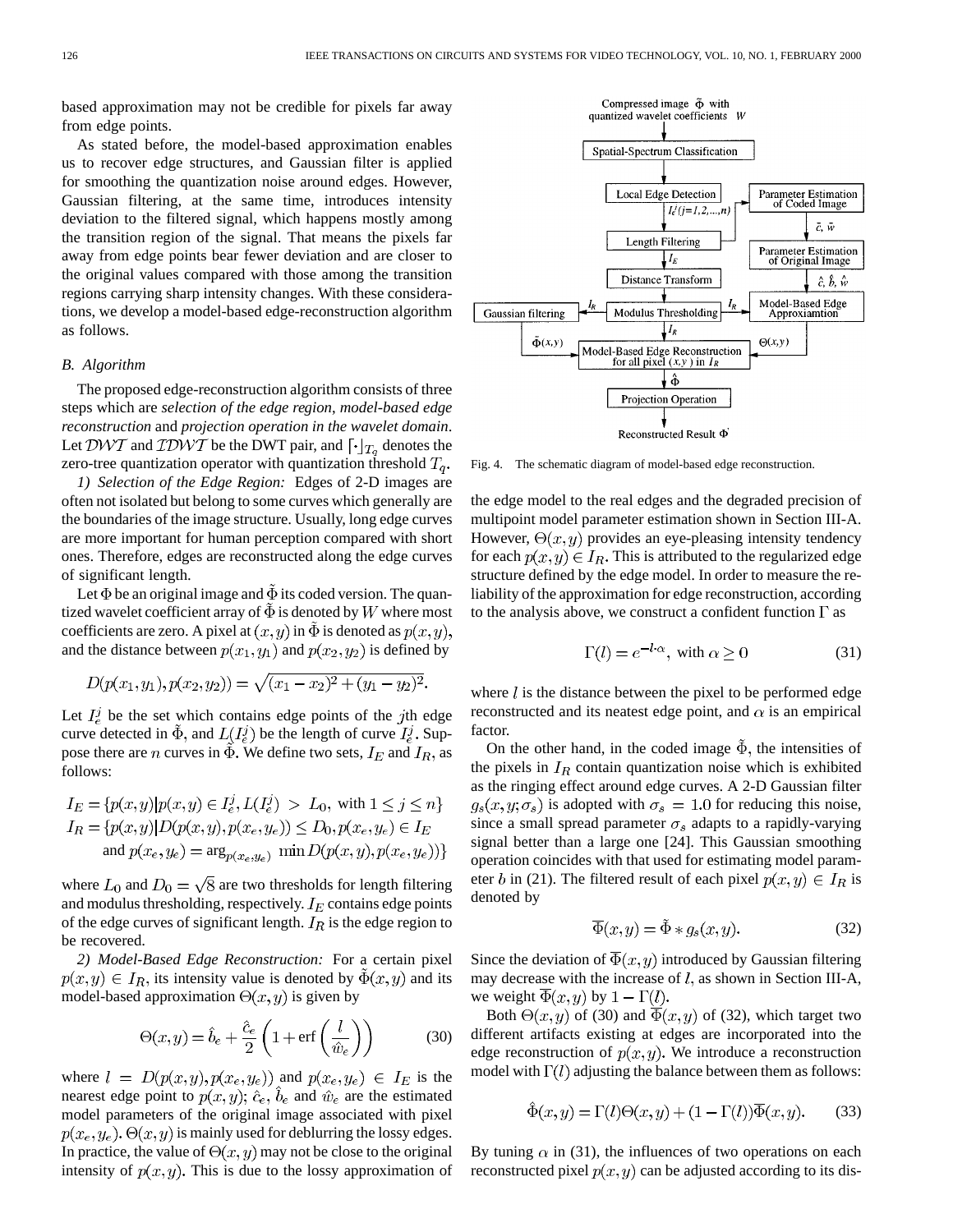![](_page_7_Figure_1.jpeg)

Fig. 5. Edge reconstruction results for a synthetic image. (a) Original image  $\Phi$ . (b) Coded image  $\bar{\Phi}$  (40.22 dB, 0.10 bpp). (c) Result of edge detection  $I_E$ . (d) Edge region  $I_R$  to be reconstructed. (e) Gaussian smoothed version  $\overline{\Phi}$ . (f) Model-based edge approximation  $\Theta$ . (g) Initial revised version  $\hat{\Phi}$ . (h) Reconstructed image  $\Phi'$  (PSNR gain = 1.12 dB).

TABLE I MODEL PARAMETER ESTIMATION OF EDGE CONTRAST  $\boldsymbol{c}$ 

|          | $w_1 = 0.5$ |              | $w_2 = 0.8$ |       | $w_3 = 1.1$ |       | $w_4 = 1.4$ |       | $w_5 = 1.7$ |       | $w_6 = 2.0$ |          |
|----------|-------------|--------------|-------------|-------|-------------|-------|-------------|-------|-------------|-------|-------------|----------|
|          | m(c)        | sd(c)        | m(c)        | sd(c) | m(c)        | sd(c) | m(c)        | sd(c) | m(c)        | sd(c) | m(c)        | sd(c)    |
| $\Phi_n$ | 97.3        | ∣Q           | 97.5        | 9.3   | 98.0        | 7.0   | 97.9        | 5.6   | 98.1        | 4.5   | 98.5        | 31       |
| $\Phi_n$ | 99.8        | $_{\rm 8.3}$ |             | 7.6   | 96.6        | 8.9   | 99.4        | 7.5   | $102.1\,$   | 10.4  | $106.1\,$   | $13.0\,$ |

TABLE II MODEL PARAMETER ESTIMATION OF EDGE BASIS  $b$ 

|          | $w_1 = 0.5$ |       | $w_2 = 0.8$ |       | $w_3 = 1.1$ |       | $w_4 = 1.4$ |       | $w_5 = 1.7$ |          | $w_6 = 2.0$ |       |
|----------|-------------|-------|-------------|-------|-------------|-------|-------------|-------|-------------|----------|-------------|-------|
|          | m(b)        | sd(b) | m(b)        | sd(b) | m(b)        | sd(b) | m(b)        | sd(b) | m(b)        | sd(b)    | m(b)        | sd(b) |
| $\Phi_n$ | 96.6        | 15.4  | 99.9        | 13.8  | 99.8        | 12.9  | 99.8        | 10.1  | 100.3       | 9.5      | 100.0       | 7.8   |
| $\Phi_n$ | 101.2       | 177   | 99.1        | 14.6  | 101.1       | 13.9  | 101.1       | 11.9  | 97.4        | 10.7     | 110.0       | 11.8  |
| $\Phi_n$ | 98.3        | 8.5   | 97.4        | 7.5   | 97.0        | 8.6   | 99.3        |       | 101.7       | $10.2\,$ | 105.8       |       |

tance to the nearest edge point. For an image, we may adjust  $\alpha$  to attain the highest PSNR gain. However, if we consider the image fidelity as a less important factor, then a smaller  $\alpha$ , which will strength the effect of model-based reconstruction, can be chosen to obtain a sharper edge structure. Thus,  $\alpha$  provides a trade-off between visual enhancement and PSNR improvement for the reconstructed image  $\Phi$ .

*3) Projection Operation in the Wavelet Domain:* After the edge reconstruction of (33), we require a projection operation defined as follows to ensure that the reconstructed image  $\Phi$  exists in the same quantization space with that of the coded image  $\tilde{\Phi}$ 

$$
W'(i,j) = \begin{cases} W(i,j), & \text{if } W(i,j) \neq 0\\ \pm T_q, & \text{if } W(i,j) = 0 \text{ and } |\hat{W}(i,j)| > T_q\\ \hat{W}(i,j), & \text{otherwise} \end{cases}
$$

where  $\hat{W} = \mathcal{D}W\mathcal{T}(\hat{\Phi})$  and  $\hat{\Phi}$  is obtained from (33);  $(i, j)$  is the coordinate of wavelet coefficients;  $W$  is the zero-tree thresholded wavelet coefficient array of the coded image  $\Phi$ .  $T_q$  is the quantization threshold of  $W$ , which can be deduced from the smallest magnitude of non-zero wavelet coefficients in  $W$ ;  $W'$ is the reconstructed wavelet coefficient array. The operation of  $\Phi' = \mathcal{IDWT}(W')$  gives the final reconstructed image  $\Phi'$ .

#### *C. Implementation*

The schematic diagram of the proposed algorithm is shown in Fig. 4. In order to speed up edge detection, we can narrow the detected region through spatial-spectrum classification of image blocks by using the spatial characteristic of wavelet coefficients [25]. Thus, edge detection is conducted locally where there may be some existing edges, and the combination of local edge detection results produces a complete result, namely  $I_e^j(j = 1, 2, \dots, n)$  for *n* edge curves. Then, after length filtering, the set of edge points in edge curves of significant length  $I_E$  can be determined, from which the edge region  $I_R$ to perform edge reconstruction can be selected by the distance transform [26] of  $I_E$  followed by modulus thresholding. Every pixel in  $I_R$  is reconstructed according to the reconstruction model in (33) and the initially revised image is denoted as  $\Phi$ , from which the last reconstruction result  $\Phi'$  is obtained by the projection operation in the wavelet domain.

Here, we present the implementation procedure of our algorithm in Fig. 5 by processing a synthetic image coded by a wavelet-based codec, SPIHT [12] at 0.1 bpp, PSNR  $=$  40.22 dB shown in Fig. 5(a), which has invariant model parameters around the circle edge, i.e.,  $w = 1.0$ ,  $c = 100$ and  $b = 100$ . The step-by-step results can be obtained from Fig. 5(b)–(h). The last edge-reconstructed result is shown in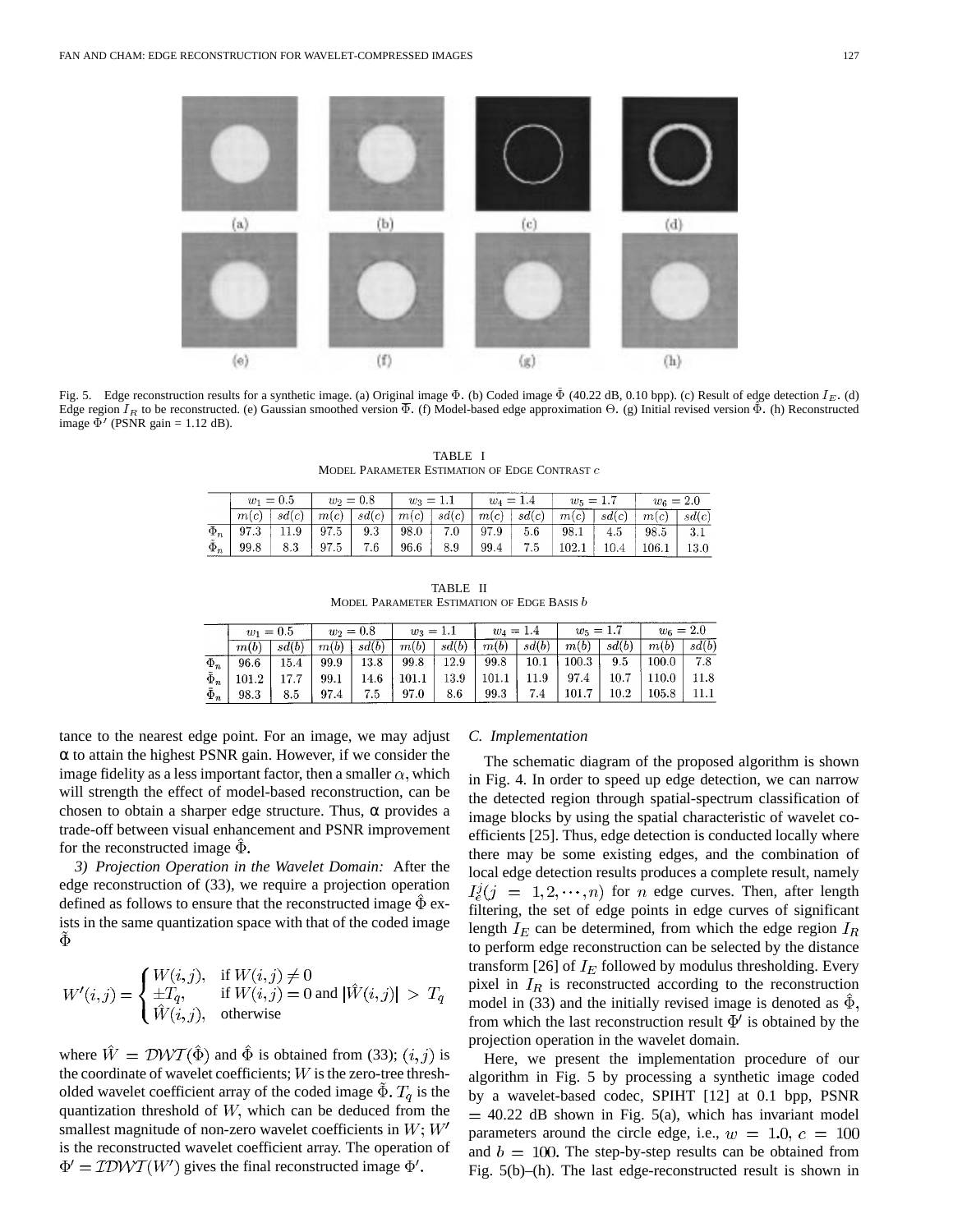![](_page_8_Figure_1.jpeg)

Fig. 6. Determination of  $\lambda$  for restoring edge width w.

Fig. 5(h), whose PSNR and subjective quality have been improved. From Fig. 5(d), we know that only a very small part of the lossy image is post-processed due to the existence of edges there. However, the improvements on visual perception and image fidelity are notable. Hence, the necessity and desirability of edge reconstruction for low bit-rate compressed images are manifested.

#### IV. EXPERIMENTAL RESULTS

The experiments of this work have been applied primarily to the images coded by the efficient wavelet-based codec—SPIHT [12].1We expect that the proposed approach is also applicable to other codecs using zero-tree quantization, such as SFQ [13].

#### *A. Setting Algorithm Parameters*

The values of two important factors in the proposed algorithm,  $\lambda$  and  $\alpha$  need to be determined for the edge model and the reconstruction model discussed above. The two factors have different influences on the result of post-processing.  $\lambda$  shows the sensitiveness of post-processing and  $\alpha$  affects the strength of model-based edge reconstruction. Since  $\lambda$  is closely related to the edge model, we shall determine its setting by the experimental analysis based on synthetic images which contains edges in all directions and of different edge width  $w$ . On the other hand, the value of  $\alpha$  reflects the precision of the model-based approximation with respect to low bit-rate image coding; therefore, we shall determine its value based on a number of standard images coded at low bit-rates.

*1) Model Parameter Estimation and Setting*  $\lambda$ :  $\lambda$  is the widening factor to model the low-pass filtering effect due to zero-tree quantization and is related to the bit-rate and the original edge model parameters. In order to simply our investigation, we have introduced some preconditions for the experimental synthetic images.

*Condition 1:* The values of edge width should be in the range of (0.5,2.0), since the majority of edges in most images is within such range [22].

![](_page_8_Figure_11.jpeg)

Fig. 7. Determination of  $\alpha$  for edge reconstruction.

*Condition 2:* The value of edge contrast  $c = 100$  is adopted for the edges in all tested synthetic images, since it is a representative value for most images.

*Condition 3:* We apply  $T_q = 32$  to the quantization of the wavelet coefficients of the original synthetic images to obtain their coded versions at low bit rates, since for most images coded by SPIHT at low bit rates, the values of  $T_q$  are 16, 32, or 64.

Though the above simplified conditions may not have provided us the optimal setting of  $\lambda$ , we can still obtain an empirical value of  $\lambda$  which enables effective post-processing for most images. Consider synthetics images  $\Phi_n(n = 1, 2, \cdots)$  similar to Fig. 5(a) with  $c = b = 100$  and different values of edge width  $(w_n = 0.5 \sim 2.0)$  along the circle edge. For each image  $\Phi_n(n = 1, 2, \dots)$ , we calculate  $W_n = \left[\mathcal{D} \mathcal{W} \mathcal{T}(\Phi_n)\right]_{T_a}$  with  $T_q = 32$ , and let its coded version be  $\tilde{\Phi}_n = \mathcal{IDWT}(W_n)$ . Then, we compute the estimated values of model parameters for each  $\Phi_n(n = 1, 2, \cdots)$  using  $\sigma_d = 1.5$  in (5) for edge detection. For comparison, the parameter estimation is also developed on the original image  $\Phi_n$ . Moreover, the parameter *b* is estimated from the image  $\overline{\Phi}_n$ , which is the Gaussian smoothed version of  $\Phi_n$  filtered by  $g(x, y; \sigma_s)$  with  $\sigma_s = 1.0$ . The means and standard deviations of the estimated parameters  $c$  and  $b$  are computed and listed in Tables I and II, respectively. It is shown that wavelet-based image coding introduces little bias on edge model parameters,  $c$  and  $b$ . However, we need to restore  $w$  according to (22). Fig. 6 plots the edge width estimated using (11) against the original edge width for the original and coded images,  $\Phi_n$  and  $\Phi_n$   $(n = 1, 2, \cdots)$ . Tables I and II show that for images coded with  $T_q = 32$ , the mean values of the estimated  $c$  and  $b$  are about the same for the original and coded images. In addition, Gaussian smoothing by  $g(x, y; \sigma_s)$  improves the estimation precision of parameter  $b$ . Moreover, for the estimated w, we should restore it by  $\lambda$  according to (22). Fig. 6 suggests that  $\lambda = 1.3$ . For a coded image, the optimal (maximum PSNR) value of  $\lambda$ , is normally between 1.2 and 1.6, depending on the bit-rate and the image content.

*2) Edge Reconstruction and Setting*  $\alpha$ : The factor  $\alpha$  in (31) can be determined through extensive experiments on many standard images coded at low bit-rates and using PSNR as a criterion. Here we have used twelve images. Ten  $512 \times 512$  images coded at 0.1 bpp and two  $256 \times 256$  images coded at 0.2 bpp

<sup>&</sup>lt;sup>1</sup> The software and documentation which are copyrighted may be accessed online. Available: http://www.cipr.rpi.edu/research/SPIHT/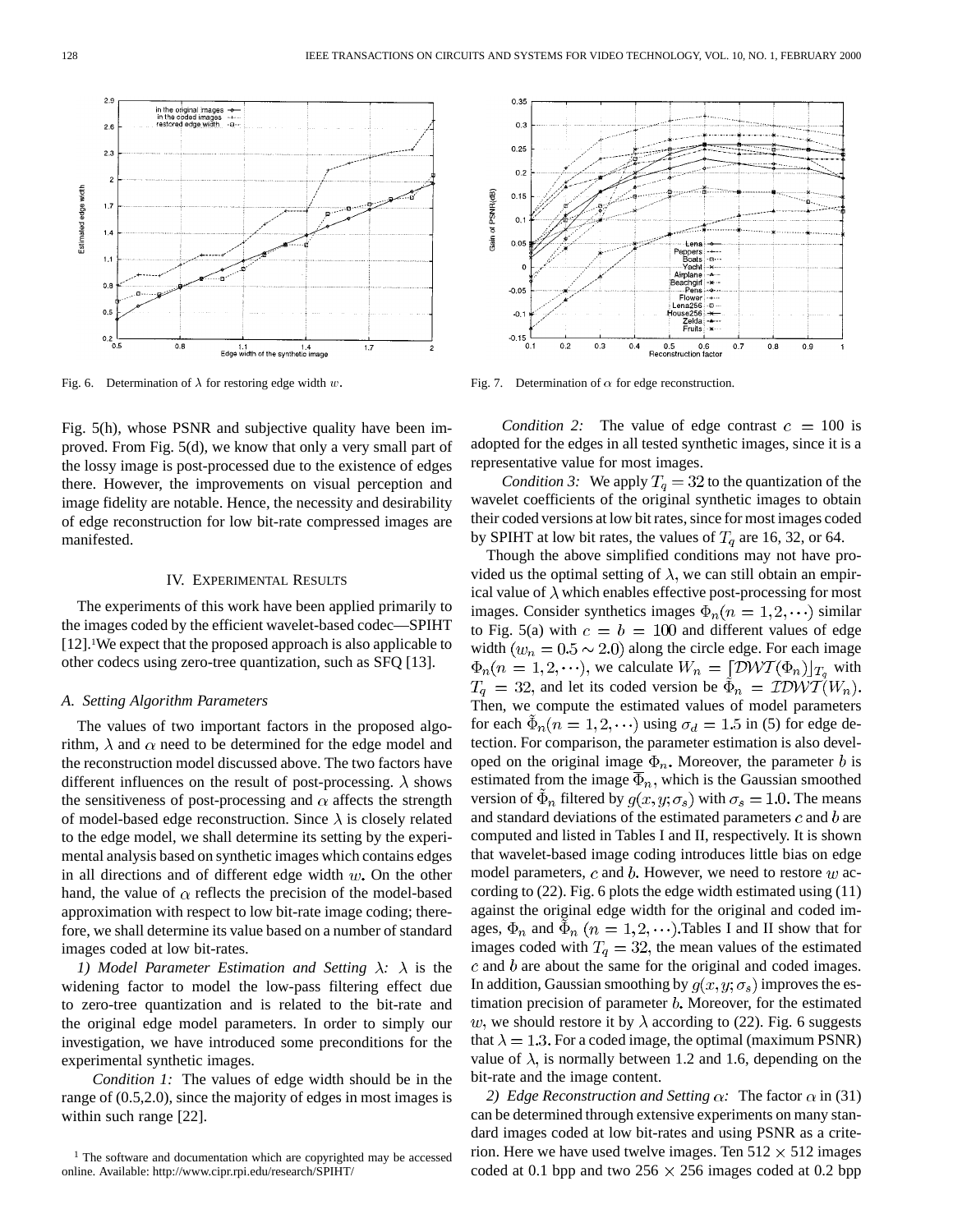bit-rates Lena Peppers Flower Monarch  $(bpp)$  $PSNR(dB)$ Gain  $PSNR(dB)$ Gain  $PSNR(dB)$ Gain  $PSNR(d\overline{B})$ Gain 33.26  $+0.11$ 0.20 32.83  $+0.10$ 36.25  $+0.06$ 30.26  $+0.35$ 32.02  $+0.13$ 34.78 0.15 31.68  $+0.13$  $+0.32$  $29.00\,$  $+0.50$  $0.10$  $+0.23$ 30.10  $+0.26$ 32.34  $+0.32$ 30.45  $27.11$  $+0.47$  $0.08$ 29.60  $+0.25$  $29.12\,$  $+0.23$ 31.16  $+0.34$  $26.13\,$  $+0.44$ 

TABLE III EDGE RECONSTRUCTED RESULTS FOR IMAGES  $(512 \times 512, 8$  bpp)

TABLE IV EDGE RECONSTRUCTED RESULTS FOR IMAGES  $(256 \times 256, 8$  bpp)

| bit-rates | $\rm Lena256$ |                | House    |         | $\rm{Camera}$ |         | Tree     |         |
|-----------|---------------|----------------|----------|---------|---------------|---------|----------|---------|
| (bpp)     | PSNR(dB)      | $_{\rm{Gain}}$ | PSNR(dB) | Gain    | PSNR(dB)      | Gain    | PSNR(dB) | Gain    |
| 0.25      | 30.00         | $+0.04$        | 33.08    | $+0.14$ | 28.00         | $+0.03$ | 26.03    | $+0.25$ |
| 0.20      | 28.18         | $+0.18$        | 32.12    | $+0.20$ | 27.17         | $+0.10$ | 25.17    | $+0.25$ |
| 0.15      | 27.12         | $+0.25$        | 30.82    | $+0.25$ | 25.96         | $+0.12$ | 23.92    | $+0.23$ |
| 0.10      | 25.56         | $+0.23$        | 29.11    | $+0.33$ | 24.54         | $+0.18$ | 22.49    | $+0.24$ |

![](_page_9_Picture_5.jpeg)

Fig. 8. Result for Lena (512 × 512, 8 bpp). (a) Coded image (30.22 bpp, 0.10 bpp). (b) Reconstructed image (30.45 dB, +0.23 dB).

![](_page_9_Picture_7.jpeg)

Fig. 9. Result for Peppers  $(512 \times 512, 8$  bpp). (a) Coded image  $(29.84$  bpp, 0.10 bpp). (b) Reconstructed image  $(30.10 \text{ dB}, +0.26 \text{ dB})$ .

were employed to determine  $\alpha$ , as illustrated in Fig. 7. It is shown that  $\alpha = 0.6$  is near optimal for most images in this set. But the precise setting of  $\alpha$  is image and bit-rate dependent. It is because different images may coincide with the edge model

in different degree and the bit-rate of a coded image will influence the precision of model parameter estimation. In general,  $\alpha \in (0.5, 0.7)$  gives the best PSNR gain for most images coded at low bit-rates.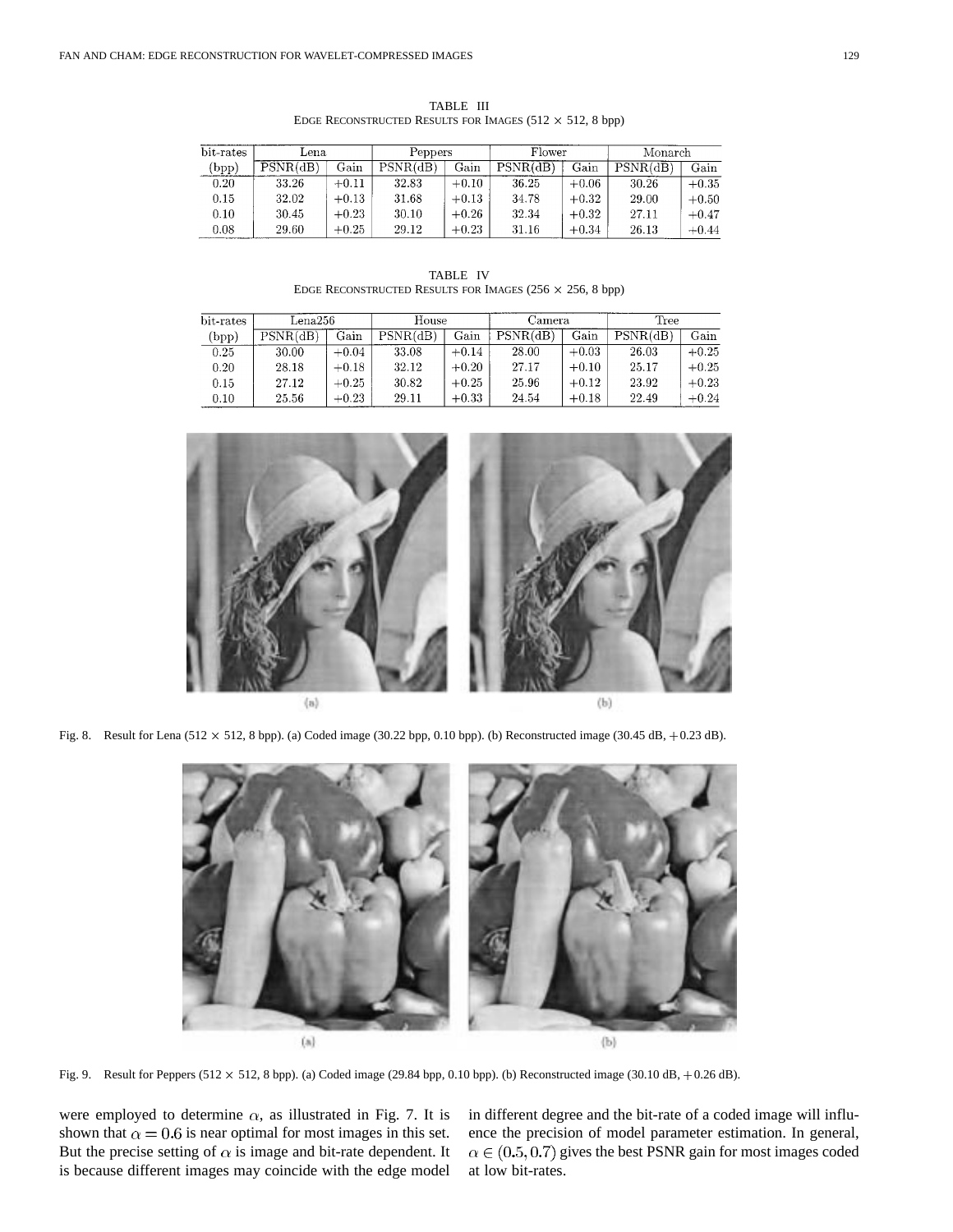![](_page_10_Picture_2.jpeg)

Fig. 10. Result for Flower ( $512 \times 512$ , 8 bpp). (a) Coded image (32.02 bpp, 0.10 bpp). (b) Reconstructed image (32.34 dB,  $+0.32$  dB).

![](_page_10_Figure_4.jpeg)

Fig. 11. Result for Monarch ( $512 \times 512$ , 8 bpp). (a) Coded image (26.64 bpp, 0.10 bpp). (b) Reconstructed image (27.10 dB, +0.46 dB).

![](_page_10_Picture_6.jpeg)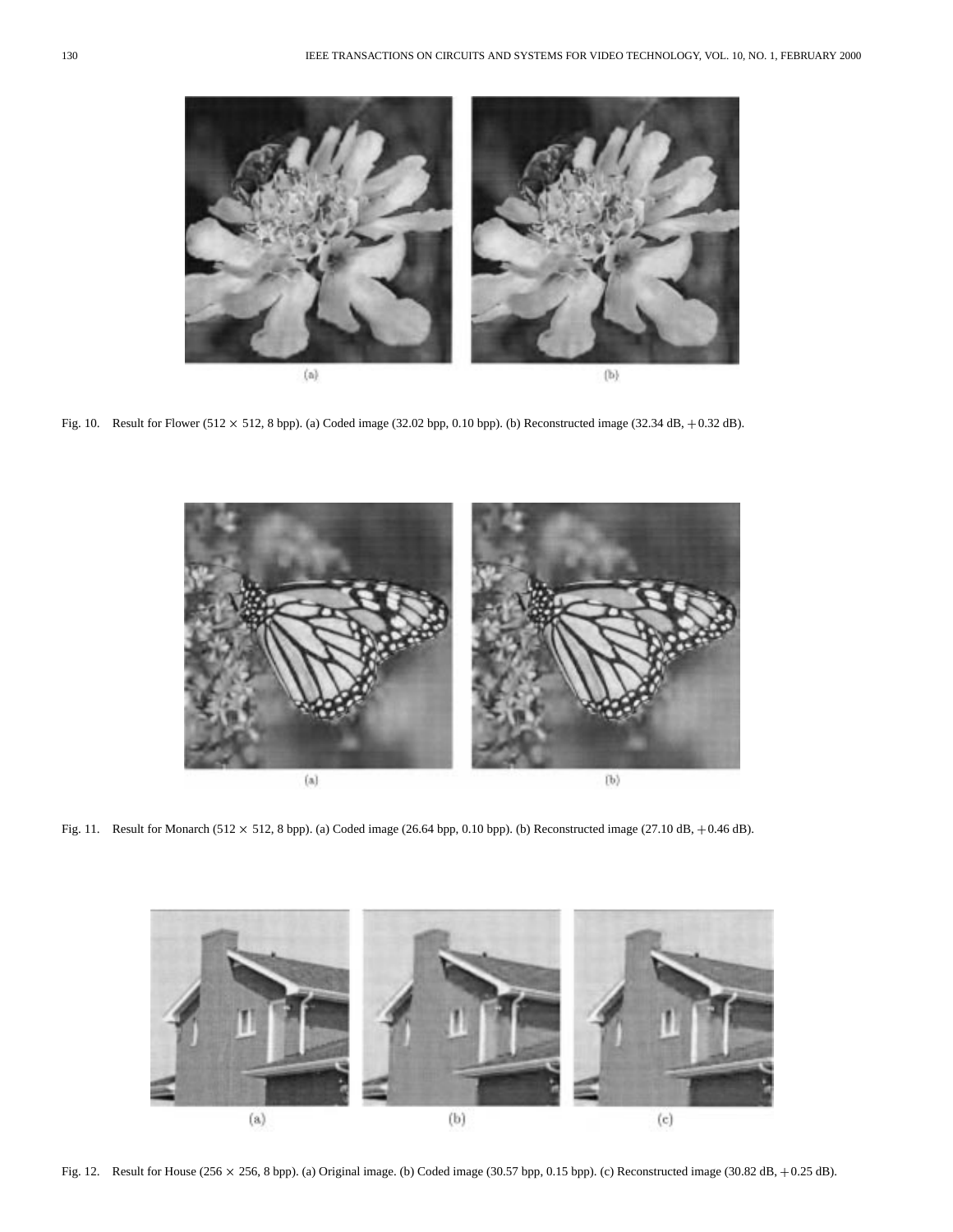![](_page_11_Picture_1.jpeg)

Fig. 13. Result for Tree  $(256 \times 256, 8 \text{ bpp})$ . (a) Original image. (b) Coded image  $(25.78 \text{ bpp})$ . (c) Reconstructed image  $(26.03 \text{ dB}, +0.25 \text{ dB})$ .

![](_page_11_Figure_3.jpeg)

Fig. 14. Result for Box (256  $\times$  256, 8 bpp). (a) Coded image (0.06 bpp). (c) Reconstructed with  $\alpha$  =0.6 (PSNR gain =1.05 dB). (c) Reconstructed with  $\alpha$  =0.2 (PSNR gain  $=$  0.65 dB).

#### *B. Results*

We apply the edge reconstruction scheme to twelve standard images coded by SPIHT at low bit-rates. In all experiments, we used  $\lambda = 1.3$  and  $\alpha = 0.6$ . Tables III and IV show the improvements of image fidelity (PSNR) for the images coded at low bit-rates. Figs. 8–13 illustrate that the visual quality of the coded images is also improved. Around edges, not only the ringing effects are reduced, edges also appear to be sharper. Moreover, if one emphasizes the edge enhancement of the reconstructed result by choosing  $\alpha < 0.5$ , images of sharp edges with little or no PSNR gain will result. Fig. 14 shows two versions of edge reconstruction for a coded synthetic image *Box* with different setting of the reconstruction factor  $\alpha$ . The computation time of the proposed algorithm depends on the amount of edges exist in an image. For normal images of  $512 \times 512$ , like *Lena* and *Peppers*, the computation time is about 20 s on a 200-MHz Pentium computer.

In general, there are two factors affecting the efficiency of the proposed post-processing algorithm: the bit rate and image content. For those images with fewer noticeable edge structures, such as *Fruits* and *Zelda*, or images with abundant random textures, such as *Baboon* and *Bridge*, the proposed method may not be able to improve the PSNR or visual quality significantly. Moreover, we have simplified our problems by assuming that images coded at different bit rates bear the same edge degradation. In fact, for images coded at very low bit-rates, serious edge distortions, such as shifting or vanishing of edges, will result

and the endeavor of the proposed edge reconstruction may be in vain. On the other hand, if the coded image carries less edge distortion or there is not enough edge degradation, the profit to be gained from the edge reconstruction is also negligible. Therefore, the proposed method is more effective for images which have obvious, but not deadly, edge distortion. Experiments also show that the visual quality and PSNR of the reconstructed image will not deteriorate and remains at the original level if the proposed post-processing cannot provide an improvement. This is probably due to the fact that, in this case, the proposed post-processing algorithm will perform little operation on the image.

# V. CONCLUSIONS

A new technique for image post-processing has been presented which is able to perform edge reconstruction for images coded by wavelet-based coding at low bit-rates. The image quality can be improved in terms of both PSNR and visual perception. The proposed approach has the following two features.

- 1) The edge model is deterministic and the edge-degradation model is simple and direct. These allow a straightforward implementation of the proposed post-processing algorithm.
- 2) The parameterized reconstruction model allows a flexible tradeoff between visual enhancement and PSNR gain for the reconstructed image.